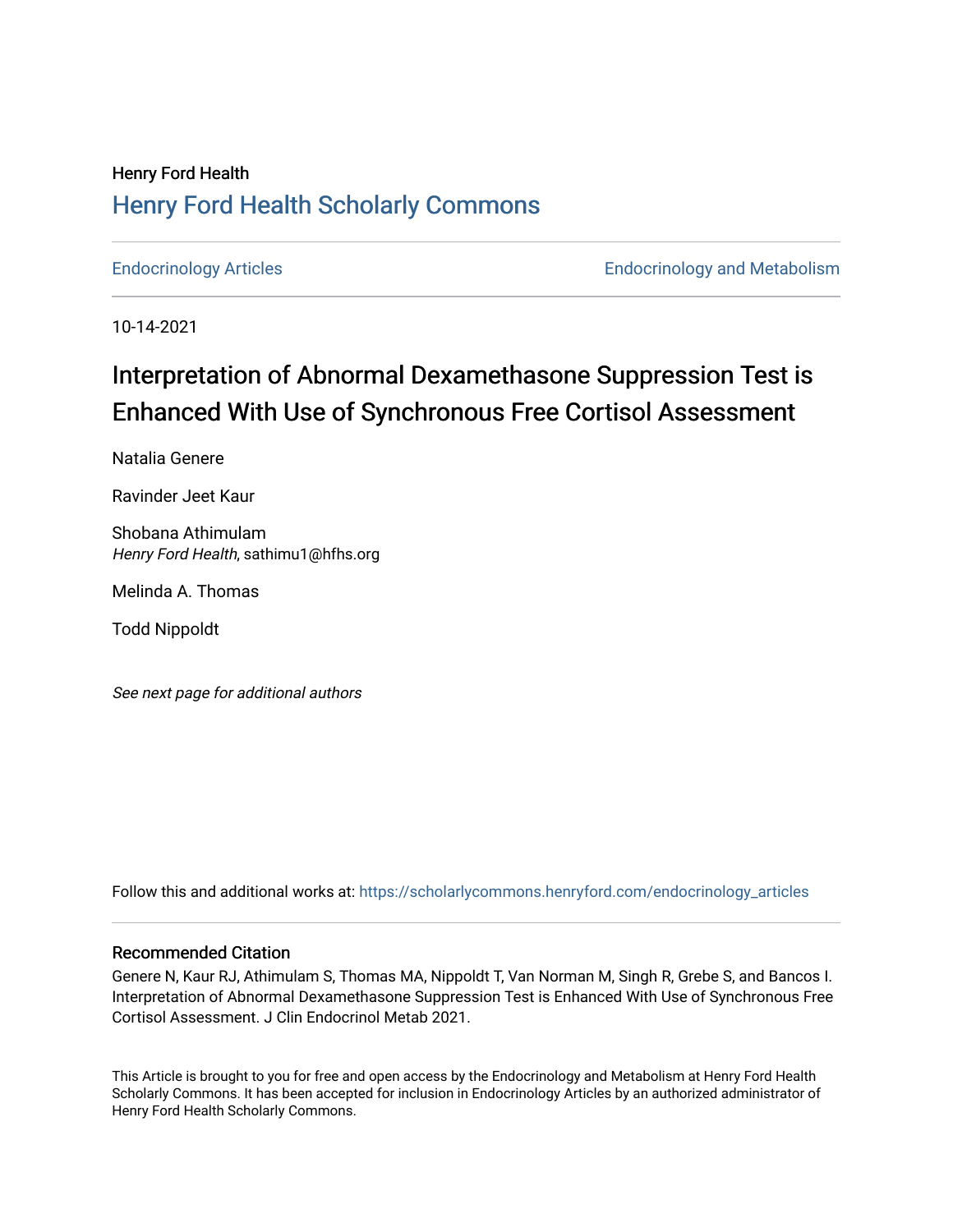# Authors

Natalia Genere, Ravinder Jeet Kaur, Shobana Athimulam, Melinda A. Thomas, Todd Nippoldt, Molly Van Norman, Ravinder Singh, Stefan Grebe, and Irina Bancos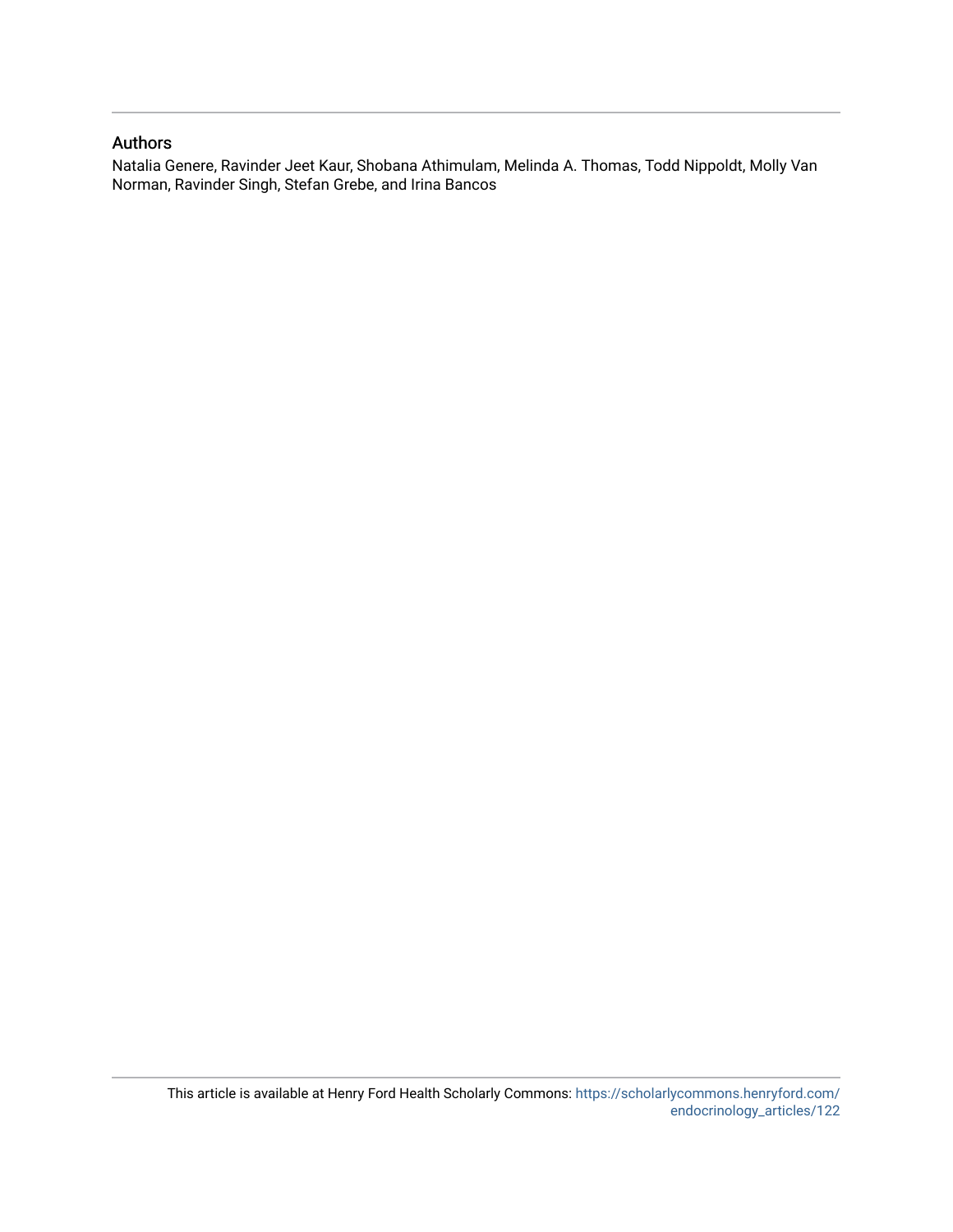

Clinical Research Article

# **Interpretation of Abnormal Dexamethasone Suppression Test is Enhanced With Use of Synchronous Free Cortisol Assessment**

**[Natalia](https://orcid.org/0000-0001-8361-8778)  Genere, [1](#page-2-0)[,2](#page-2-1) Ravinder Jeet Kaur, [2](#page-2-1) Shobana [Athimulam](https://orcid.org/0000-0003-1693-3553), [2](#page-2-1)[,3](#page-2-2) Melinda A. Thomas, [2](#page-2-1) Todd Nippoldt, [2](#page-2-1) Molly Van Norman, [4](#page-2-3) Ravinder Singh, [4](#page-2-3) Stefan Grebe, [4](#page-2-3) and [Irina Bancos](https://orcid.org/0000-0001-9332-2524)[2,](#page-2-1)[4](#page-2-3)**

<span id="page-2-2"></span><span id="page-2-1"></span><span id="page-2-0"></span>1 Division of Endocrinology, Metabolism, and Lipid Research, Washington University School of Medicine; Saint Louis, MO 63130, USA; <sup>2</sup>Division of Endocrinology, Diabetes, Metabolism and Nutrition, Mayo Clinic, Rochester, MN 55905, USA; <sup>3</sup>Department of Medicine, Division of Endocrinology, Diabetes, Bone and Mineral Disorders, Henry Ford Health System, Detroit, MI 48202, USA; and <sup>4</sup>Department of Laboratory Medicine and Pathology, Mayo Clinic, Rochester, MN 55905, USA

<span id="page-2-3"></span>**ORCiD numbers:** [0000-0001-8361-8778](https://orcid.org/0000-0001-8361-8778) (N. Genere); [0000-0003-1693-3553](https://orcid.org/0000-0003-1693-3553) (S. Athimulam); [0000-0001-9332-2524](https://orcid.org/0000-0001-9332-2524) (I. Bancos).

**Abbreviations:** BMI, body mass index; DST, dexamethasone suppression test; IQR, interquartile ratio; OCP, oral contraceptive pill.

Received: 28 June 2021; Editorial Decision: 30 September 2021; First Published Online: 14 October 2021; Corrected and Typeset: 19 October 2021.

# **Abstract**

**Context:** Interpretation of dexamethasone suppression test (DST) may be influenced by dexamethasone absorption and metabolism and by the altered cortisol binding.

**Objective:** We aimed to determine the normal ranges of free cortisol during DST in participants without adrenal disorders and to identify the population of patients where post-DST free cortisol measurements add value to the diagnostic workup.

**Design and Setting:** Cross-sectional study conducted in a tertiary medical center.

**Participants:** Adult volunteers without adrenal disorders (n = 168; 47 women on oral contraceptive therapy [OCP], 66 women not on OCP, 55 men) and patients undergoing evaluation for hypercortisolism (n = 196; 16 women on OCP).

**Measurements:** Post-DST dexamethasone and free cortisol (mass spectrometry) and total cortisol (immunoassay).

**Main Outcome Measures:** Reference range for post-DST free cortisol, diagnostic accuracy of post-DST total cortisol.

**Results:** Adequate dexamethasone concentrations (≥0.1 mcg/dL) were seen in 97.6% volunteers and 96.3% patients. Only 25.5% of women volunteers on OCP had abnormal post-DST total cortisol (>1.8 mcg/dL). In volunteers, the upper post-DST free cortisol range was 48 ng/dL in men and women not on OCP, and 79 ng/dL in women on OCP.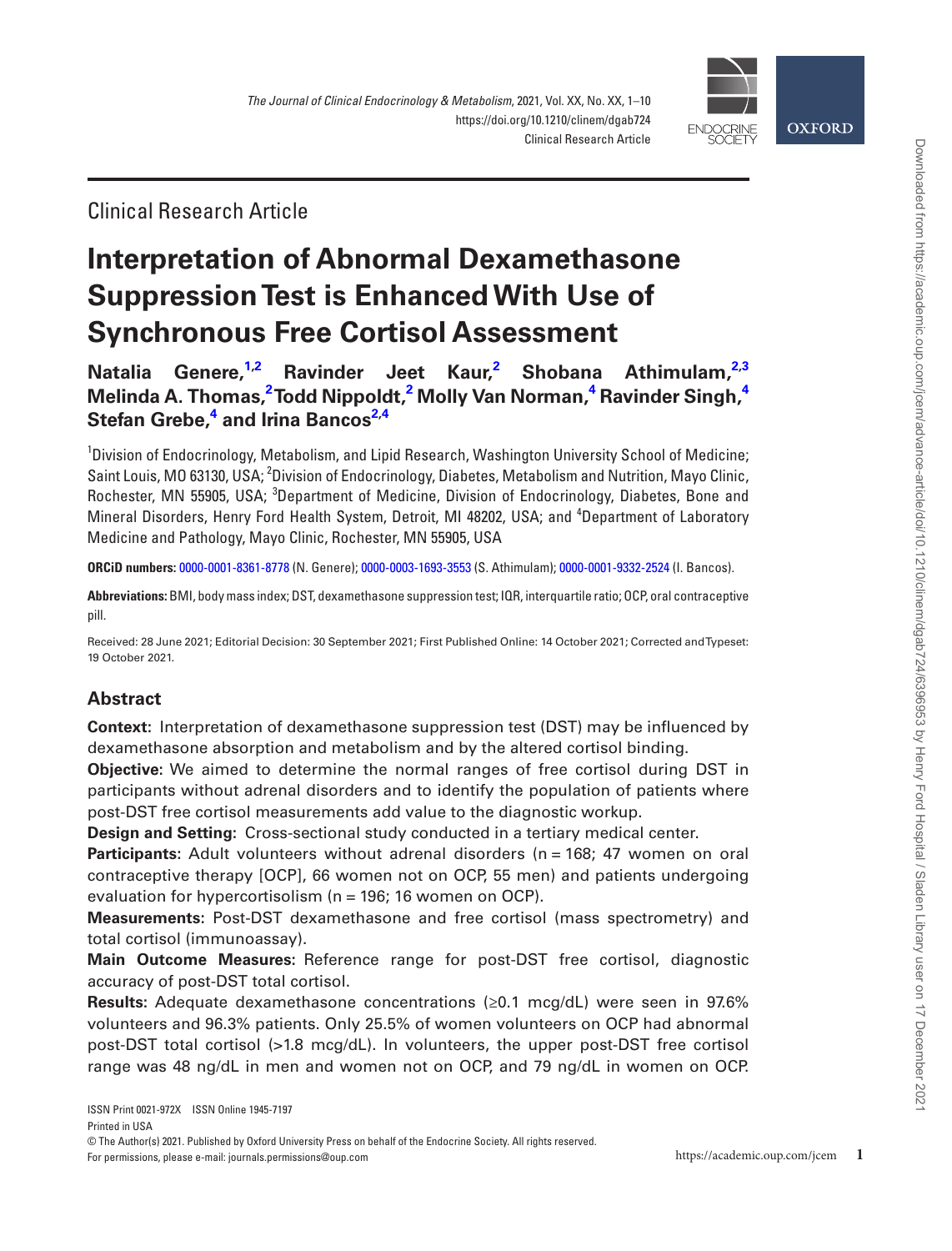When compared with post-DST free cortisol, diagnostic accuracy of post-DST total cortisol was 87.3% (95% CI, 81.7-91.7); all false-positive results occurred in patients with post-DST cortisol between 1.8 and 5 mcg/dL. OCP use was the only factor associated with false-positive results (21.1% vs 4.9%, *P* = 0.02).

**Conclusions:** Post-DST free cortisol measurements are valuable in patients with optimal dexamethasone concentrations and post-DST total cortisol between 1.8 and 5 mcg/dL.

**Key Words:** mild autonomous cortisol secretion, diagnosis, accuracy, adrenal mass, adrenal adenoma

A 1-mg dexamethasone suppression test (DST) is a standard-of-care endocrine test recommended in the evaluation of adrenal masses and for patients suspected to have endogenous Cushing syndrome [\(1-](#page-11-0)[3\)](#page-11-1). The guidelines from the European Society of Endocrinology/European Network for the Study of Adrenal Tumours define autonomous cortisol secretion as post-DST total cortisol >5 mcg/dL and possible autonomous cortisol secretion as post-DST cortisol between 1.8 and 5 mcg/dL ([2\)](#page-11-2). Patients with abnormal post-DST cortisol are at higher risk for cardiovascular morbidity  $(4)$  $(4)$ , fractures  $(5, 6)$  $(5, 6)$  $(5, 6)$  $(5, 6)$ , and frailty  $(7)$  $(7)$ , and are recommended to undergo workup to evaluate for associated comorbidities both at baseline and follow-up ([1,](#page-11-0) [2\)](#page-11-2).

Interpretation of DST is affected by the dexamethasone absorption and metabolism, with several studies reporting a rate of 6% to 20% of false-positive results because of inadequate dexamethasone concentrations ([8-](#page-11-7)[10](#page-11-8)). Another source of false-positive results is the difference in the proportion of cortisol bound to corticosteroid binding globulin affecting total cortisol concentrations. Free cortisol represents approximately 5% to 6% of total cortisol. The majority of cortisol is bound to the corticosteroid binding globulin, and less so to albumin and erythrocytes. Several conditions, such as pregnancy, liver and renal failure, and medications, such as oral contraceptive therapy (OCP) may affect corticosteroid-binding globulin concentrations ([11](#page-11-9)[-16](#page-11-10)). This may lead to either falsely low or high total cortisol concentrations and affect interpretation with either over or under diagnosis of adrenal insufficiency or hypercortisolism, depending on the clinical scenario.

OCP therapy is most commonly associated with false positives during DST, and the guidelines recommend stopping OCP for 6 weeks before performing DST [\(3\)](#page-11-1). This can be quite taxing for patients and can result in exacerbations of their underlying conditions, such as hyperandrogenism and menorrhagia, or can result in undesired pregnancy. The value of post-DST free cortisol measurement in saliva has been previously explored by Ueland et al, but included very few patients treated with OCP ([8\)](#page-11-7).

In this study, we aimed to determine the utility of free cortisol assessment during DST. Our objectives were: (1) to determine the normal ranges of free cortisol during DST in

participants without adrenal disorders, including women taking OCP and (2) to identify the population of patients in whom post-DST free cortisol measurement add value to the diagnostic work up of hypercortisolism.

#### **Materials and Methods**

#### **Participants**

This study protocol was approved by the institutional review board of Mayo Clinic, Rochester. We conducted this prospective study at the Endocrine Testing Center, Mayo Clinic Division of Endocrinology, in Rochester, Minnesota, between January 2016 and August 2018 in adults  $\geq 18$  years of age. All subjects provided a written informed consent before participation.

In brief, this was a cross-sectional study with prospective consecutive enrollment of (1) volunteers without adrenal disorders and (2) patients being assessed for cortisol excess for clinical reasons. All participants underwent DST with measurements of total and free cortisol as well as dexamethasone concentrations. After establishing the normal ranges for post-DST free cortisol in volunteers, the cutoffs were applied to a cohort of patients evaluated in the endocrine clinic and being assessed with DST.

Volunteers were enrolled through an advertisement placed online within the Mayo Health System. Each volunteer was interviewed to confirm absence of adrenal disorders and exogenous glucocorticoid use within 3 months and examined for clinical symptoms and signs of Cushing syndrome. Careful medication history was taken to exclude medications interfering with metabolism of dexamethasone. The type and dose of oral estrogen-containing therapy was recorded and pregnancy was excluded at time of participation.

Patients were consecutively recruited from Endocrinology clinic; all patients requiring DST as a part of their clinical care were offered enrollment in the study, and 96% of approached patients consented to participate in this study. Pertinent clinical information for this study was obtained through medical electronic record review and an interview.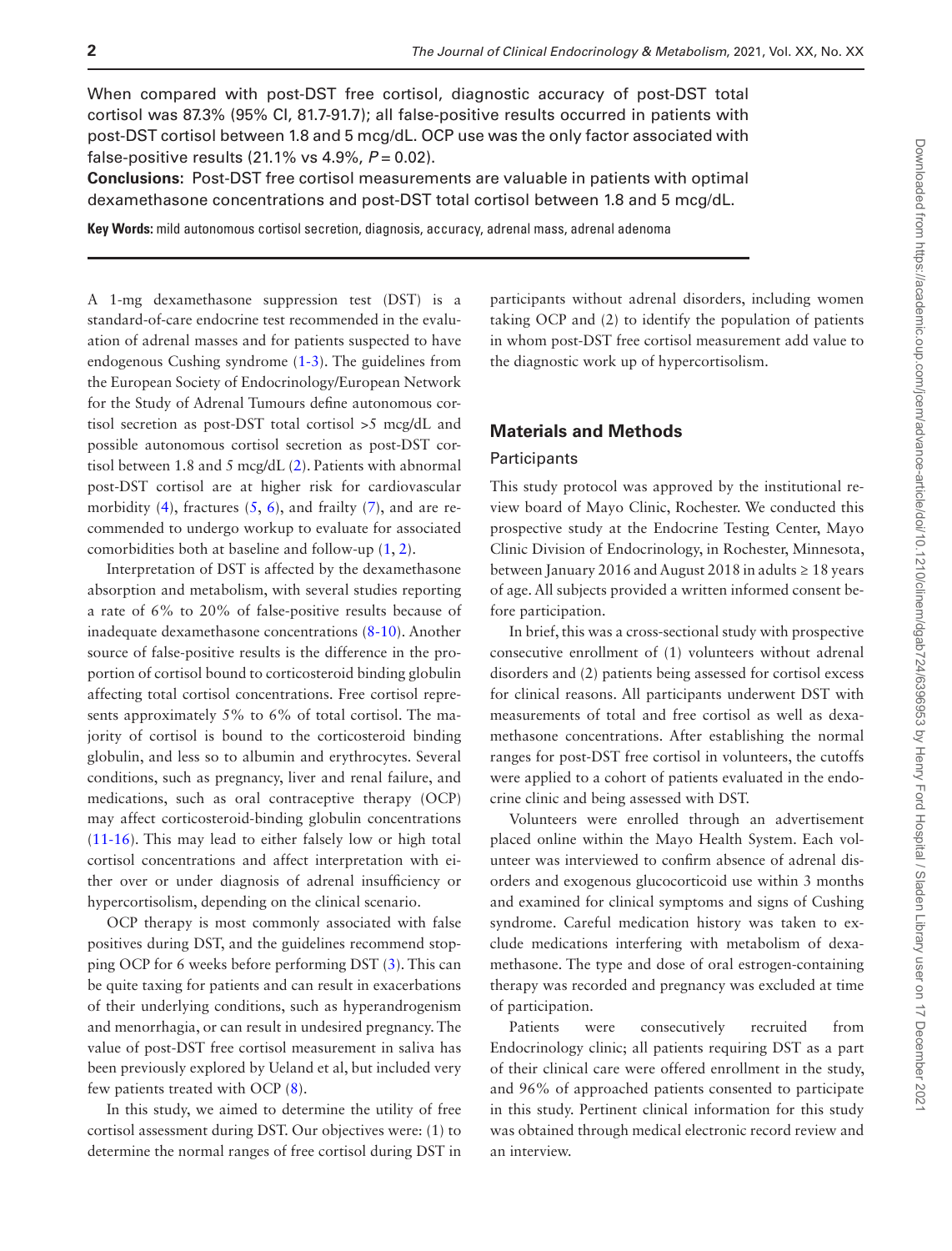#### Clinical evaluation

Medical record review was conducted to ascertain demographic parameters (sex, age, body mass index [BMI]), clinical indication for DST (in patient cohort), and whether oral contraceptive therapy was in use (in women, type and dose collected). All study participants were instructed to take 1 mg of dexamethasone at 11 pm the night before blood sample collection. Blood samples were obtained between 8 and 9 am and analyzed for total cortisol, free cortisol, and dexamethasone concentrations.

#### Total cortisol concentration

Measurement of total cortisol used a competitive binding immune-enzymatic assay on the UniCel DxI 800 (Beckman Coulter, Brea, California). Total cortisol measurements are provided in milligrams per deciliter. Total cortisol after 1 mg DST in patients was considered normal if ≤1.8 mcg/ dL. In patients, total cortisol >1.8 mcg/dL were considered to have hypercortisolism (mild hypercortisolism when total cortisol was 1.8-5 mcg/dL and significant hypercortisolism when  $>5$  mcg/dL).

#### Dexamethasone concentration

Dexamethasone was measured by liquid/liquid extraction followed by high-performance liquid chromatography and detection by tandem mass spectrometry, which is commercially available through Mayo Clinic Laboratories and is validated by USA federal Clinical Laboratory Improvement Amendments requirements. Relevant details of the dexamethasone assay are included in supplemental Table 1. Lower limit of quantification was 0.1 mcg/dL. The threshold for dexamethasone concentration resulting in suppression of total cortisol was determined in healthy volunteers. Then, this threshold was applied to determine whether dexamethasone concentration was optimal for interpretation of DST in the patient group.

#### Free cortisol concentration

Free cortisol was measured by an assay developed in Mayo Clinic Laboratories, as previously reported ([17\)](#page-11-11). In brief, free cortisol was separated from its bound form without disrupting the equilibrium of the sample using a commercially available equilibrium dialysis plate (Thermo Fisher Scientific, Waltham, Massachusetts). Each sample well was separated by a vertical cylinder of dialysis membrane (molecular weight cutoff, 8000). Duplicate samples of 0.25 mL were added to each well. The adjacent chamber was filled with dialysis buffer. After equilibrium was reached, the dialysate was removed, and the d3-cortisol internal standard was added to the dialysate. The dialysate/ internal standard mixture was analyzed using turbo flow liquid chromatography combined with atmospheric pressure chemical ionization and tandem mass spectrometry. Briefly, dialysate is injected onto a  $0.5 \times 50$  mm HTLC C18XL column (Cohesive Technologies, Alpharetta, Georgia) before being transferred to a Zorbax XDB-C18, 4.6 × 50 mm (Agilent Technologies, Santa Clara, California). Cortisol and its internal standard were measured by multiple reaction monitoring (MRM) using the precursor ions of cortisol (m/z 363.2), its isotopic internal standard (m/z 366.2), and their respective primary collision-induced fragment/ product ions (m/z121.0 for both) for sensitive and specific quantification on an AB 5000mass spectrometer (Sciex, Framingham, Massachusetts). A calibration curve generated from stripped serum spiked standard was included with each batch of patient specimens. Measurements are provided in nanograms per deciliter.

Data from volunteers without clinical evidence of hypercortisolism were used to develop a reference range for the free cortisol assay following the 1 mg DST. Reference ranges for women on OCP and men and women not on OCP were constructed after the exclusion of results when dexamethasone concentration was <0.1 mcg/dL and after excluding of outliers. The utility of free cortisol measurements in addition to total cortisol was then evaluated in the patient study population.

#### Statistical analysis

Data were analyzed using JMP 15.1.0 software (SAS Inc., Cary, North Carolina). Variables were assessed for normality by the Kolmogorov-Smirnov test. All continuous data are summarized as median and interquartile ranges (IQR), while categorical data are summarized as a number (percent). Subjects with missing data were excluded from analyses. Associations between variables were assessed using the Kruskal-Wallis test for continuous variables and the  $\chi^2$  test or Fisher exact test for categorical variables, as appropriate. Statistical significance was defined as *P* < 0.05.

# **Results**

#### Volunteers

One hundred and sixty-eight volunteers participated in this study, including 113 women (67%), median age 29.5 (IQR 26, 40) years and 55 men (33%), median age of 30 (IQR 27, 40) years, [Table 1](#page-5-0). Among women participants, 47 (42%) were taking OCP with median estradiol dose 30 mcg (IQR 20, 35).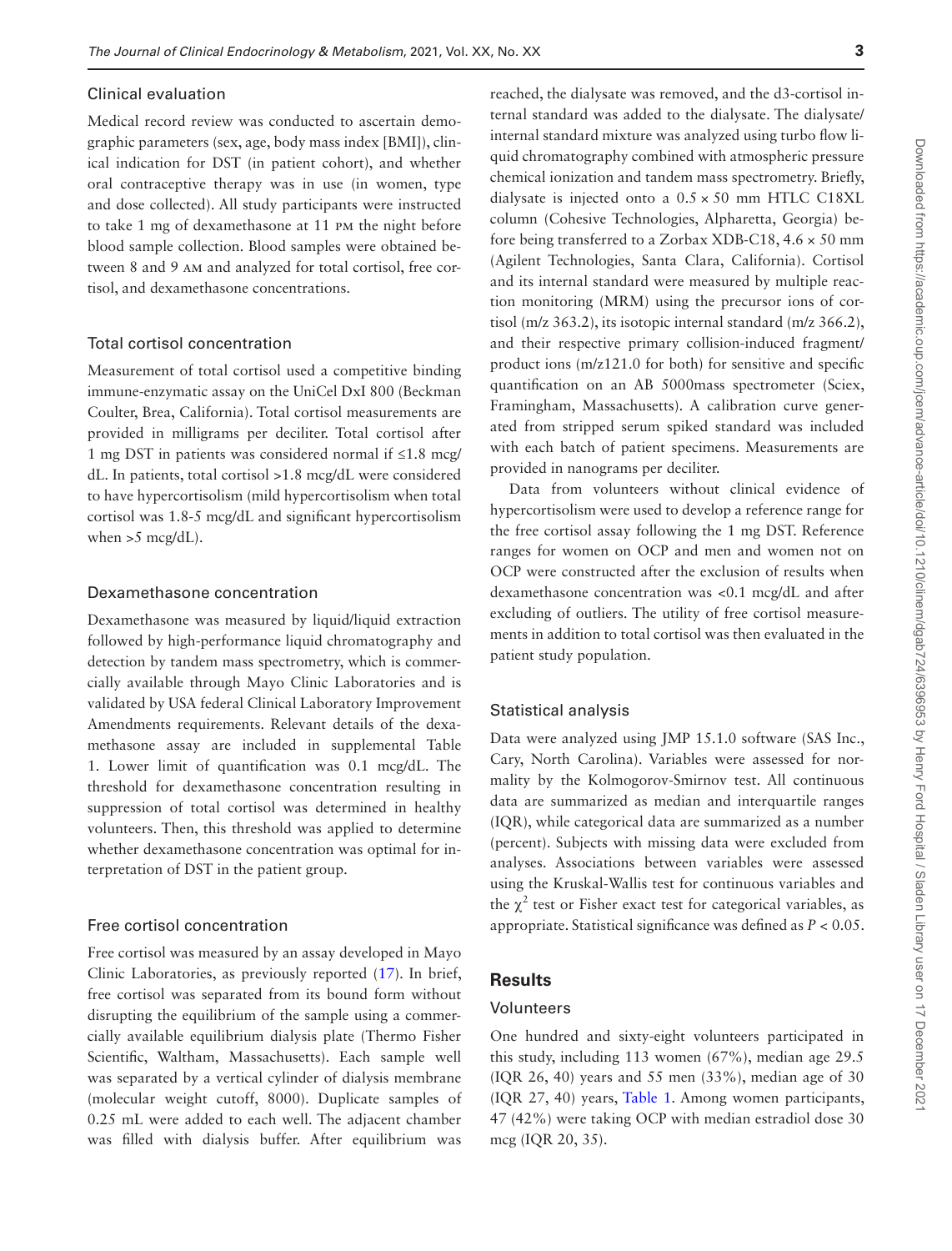Overall, median post-DST total cortisol was 0.79 mcg/dL (IQR 0.60, 1.30), higher in women taking OCP compared with those who were not (median of 1.30 vs 0.72 mcg/dL in women not on OCP and 0.64 in men, *P* = 0.002), [Table 1](#page-5-0). Among 18  $(11\%)$  participants with post-DST total cortisol >1.8 mcg/dL, 12 (67%) were women taking OCP. About one-quarter of women taking OCP had abnormal post-DST cortisol when compared with other participants (26.5% vs 4.3%, *P* < 0.001). The dose of ethinyl estradiol was not associated with any differences in post-DST total or free cortisol, [Table 2.](#page-5-1) After excluding women treated with OCP, no associations between post-DST

total cortisol concentrations and sex, age, or BMI were found (data not shown).

Following the overnight 1 mg administration of dexamethasone, volunteers demonstrated dexamethasone concentrations at a median of 0.34 ng/dL (IQR 0.25, 0.44), with 2.4% having inadequate dexamethasone concentra-tions <0.1 ng/dL [\(Table 1,](#page-5-0) supplemental Fig. 1) ([18](#page-11-12)).

Post-DST free cortisol concentration in volunteers was at a median of 24 ng/dL (IQR 19.3, 32.0), not significantly different among men, women not taking OCP, and women taking OCP, respectively (21 ng/dL, 22 ng/dL, 33 ng/dL;

<span id="page-5-0"></span>

| All volunteers<br>$(n = 168)$                       | Women, taking OCP <sup>a</sup><br>$(n = 47)$     | Women, no OCP<br>$(n = 66)$                      | Men $(n = 55)$                                   | $\boldsymbol{P}$<br>value |
|-----------------------------------------------------|--------------------------------------------------|--------------------------------------------------|--------------------------------------------------|---------------------------|
| 29.5(26, 40)                                        | 27(24, 30)                                       | 32(27, 42.5)                                     | 30(27, 40)                                       | 0.003                     |
| 25.4(22.8, 29.2)                                    | 24.5 (22.4, 28.3)                                | 25.1(22.6, 29.0)                                 | 26.9(24.3, 30.5)                                 | 0.40                      |
|                                                     | 30(20, 35)                                       |                                                  |                                                  |                           |
|                                                     | $34(72.3\%)$                                     |                                                  |                                                  |                           |
| 0.34(0.25, 0.44)                                    | 0.37(0.24, 0.43)                                 | 0.30(0.25, 0.40)                                 |                                                  | 0.31                      |
| $162(97.6\%)$                                       | 45 $(95.7\%)$                                    | $65(98.5\%)$                                     | 52 (98.1%)                                       | 0.32                      |
| 0.79(0.60, 1.30)<br>$18(10.9\%)$<br>24 (19.3, 32.0) | 1.3(1.1, 1.9)<br>$12(25.5\%)$<br>33 (24.0, 47.0) | 0.72(0.58, 0.88)<br>$3(4.6\%)$<br>22(19.0, 27.3) | 0.64(0.51, 0.83)<br>$3(5.7\%)$<br>21(17.0, 26.0) | 0.02<br>0.001<br>0.70     |
|                                                     |                                                  |                                                  |                                                  | 0.38(0.25, 0.46)          |

Abbreviations: BMI, body mass index; IQR, interquartile range; OCP, oral contraceptive pill.

<span id="page-5-2"></span><sup>a</sup>OCP use group included all women who received estrogen-containing oral contraceptive. Women who were on progestin-only contraceptive therapy (n = 2) were considered in the non-OCP group.

<span id="page-5-3"></span>*b* Dexamethasone concentration, total serum cortisol, and free serum cortisol were collected after 1 mg oral dexamethasone suppression.

<span id="page-5-4"></span>*c* Data unavailable for dexamethasone concentration in 2 volunteers and total serum cortisol in 3 volunteers.

<span id="page-5-1"></span>

|  | ${\bf Table~2}.$ Dexamethasone suppression test in female volunteers treated with oral contraceptive therapy |  |  |  |  |  |  |  |  |  |
|--|--------------------------------------------------------------------------------------------------------------|--|--|--|--|--|--|--|--|--|
|--|--------------------------------------------------------------------------------------------------------------|--|--|--|--|--|--|--|--|--|

|                                                                    | All women, taking $OCP^a$<br>$(n = 47)$ | $(n = 13)$       | OCP with $EE < 30$ mcg OCP with $EE \ge 30$ mcg<br>$(n = 34)$ | P<br>value |
|--------------------------------------------------------------------|-----------------------------------------|------------------|---------------------------------------------------------------|------------|
| Age, years, median (IQR)                                           | 27(24, 30)                              | 26(23, 27.5)     | 28(25, 34)                                                    | 0.06       |
| BMI, $\text{kg/m}^2$ , median (IQR)                                | 24.5 (22.4, 28.3)                       | 25.4(22.5, 28.6) | 24.5 (22.2, 28.2)                                             | 0.53       |
| Dexamethasone concentration, $^{b,c}$ mcg/dL, median<br>(IOR)      | 0.37(0.24, 0.43)                        | 0.37(0.20, 0.45) | 0.36(0.26, 0.43)                                              | 0.92       |
| Dexamethasone concentration, $b, c \ge 0.1$ mcg/dL, number<br>(% ) | 45 (95.7)                               | 11 (84.6)        | 34(100)                                                       | 0.07       |
| Total serum cortisol, $^{b,c}$ mcg/dL, median (IQR)                | 1.3(1.1, 1.9)                           | 1.3(0.9, 2.9)    | 1.3(1.2, 1.9)                                                 | 0.29       |
| Total serum cortisol > $1.8$ , $^{b,c}$ mcg/dL, number (%)         | 12(25.5)                                | 3(23.1)          | 9(26.5)                                                       | 0.81       |
| Free serum cortisol, $^{b,d}$ ng/dL, median (IQR)                  | 33(24, 47)                              | 35(22, 53)       | 32(25, 45.5)                                                  | 0.12       |
| Free serum cortisol within reference range, $^{b,d}$ number (%)    | 44 (93.6)                               | 11(84.6)         | 33(97.1)                                                      | 0.18       |
|                                                                    |                                         |                  |                                                               |            |

Abbreviations: BMI, body mass index; EE, ethinyl estradiol; IQR, interquartile range; OCP, oral contraceptive pill.

<span id="page-5-5"></span>*a* OCP use group included all women who received estrogen-containing oral contraceptive. Women who were on progestin only contraceptive therapy (n = 2) were considered in the non-OCP group.

<span id="page-5-6"></span>*b* Dexamethasone concentration, total serum cortisol, and free serum cortisol were collected after 1 mg oral dexamethasone suppression.

<span id="page-5-7"></span>*c* Data unavailable for dexamethasone concentration in 2 volunteers and total serum cortisol in 3 volunteers.

<span id="page-5-8"></span>*d* Reference range free cortisol ≤ 79 ng/dL for women on OCP.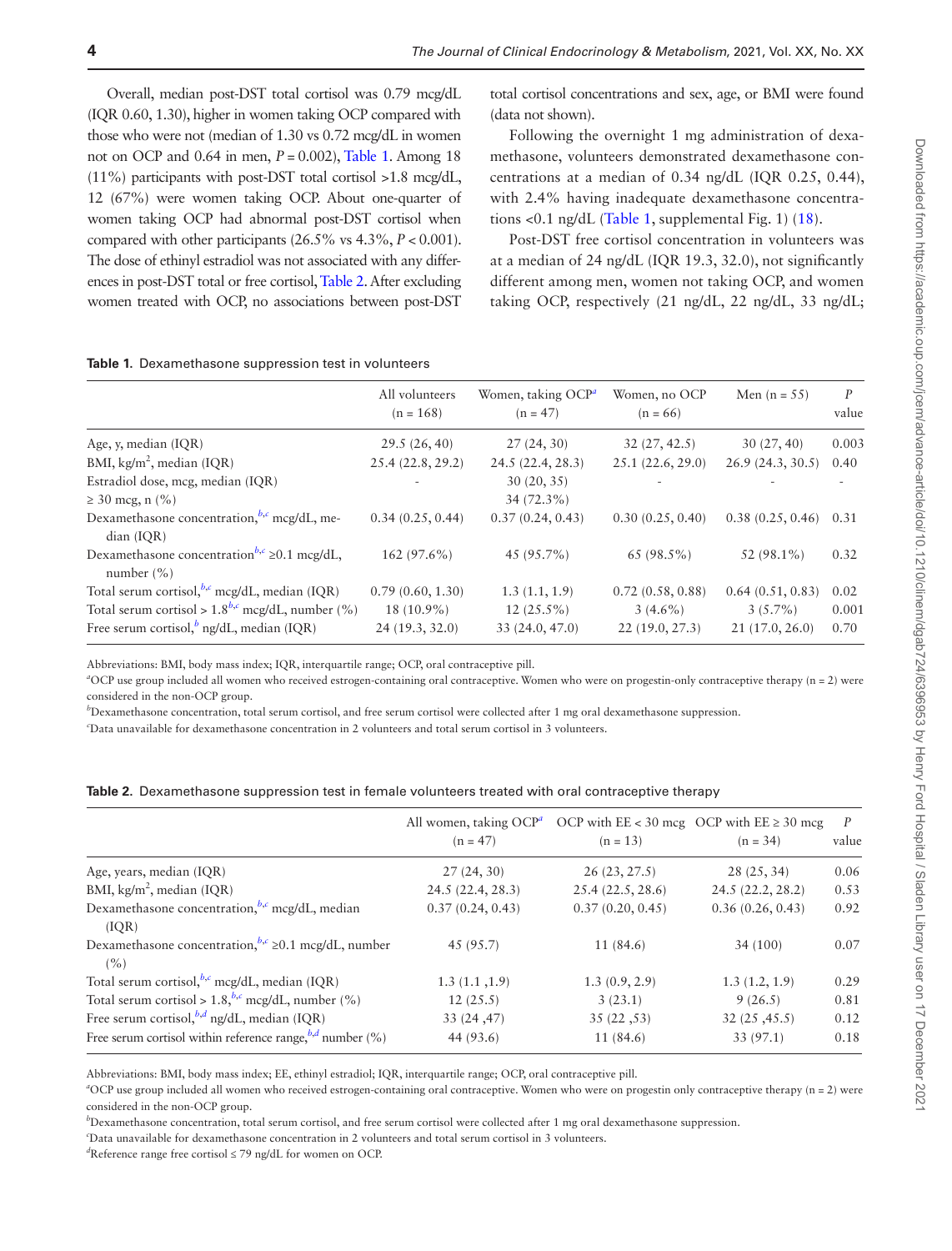

<span id="page-6-0"></span>**Figure 1.** Post-dexamethasone suppression test: free cortisol vs total cortisol concentrations in (A) volunteers and (B) in patients undergoing evaluation for hypercortisolism.

 $P = 0.70$ , [Table 1](#page-5-0). Overall, post-DST free cortisol was strongly correlated with post-DST total cortisol,  $R^2 = 0.89$ with a linear correlation ([Fig. 1A\)](#page-6-0).

Reference range for post-DST free cortisol were determined by first excluding any participants with inadequate dexamethasone concentrations  $\langle$ <0.1 ng/dL) (n = 4), and excluding outliers  $(n = 4)$ ; supplemental Fig. 2 [\(18](#page-11-12)). With this approach, the post-DST free cortisol maximum level was  $\leq 48$  ng/dL for men and women not on OCP and  $\leq$  79 ng/dL for women on OCP. The remaining participants' total cortisol and free cortisol concentrations had a strong correlation with binomial fit  $(R^2 = 0.91)$ ; supplemental Fig. 3 [\(18](#page-11-12)). This relationship was very strong for men and for women not taking OCP ( $R^2$  = 0.96), but was more dispersed for women taking OCP ( $R^2 = 0.63$ ) (data not shown).

#### Patients

One hundred and ninety-six patients participated in the study at a median age of 57 years (IQR 40, 66), consisting of 67% women (of whom 13 [10%] were taking OCP), [Table 3.](#page-7-0) Indications for DST varied, including evaluation of adrenal mass (152, 77.6%), evaluation of pituitary mass (8, 4.1%), and evaluation for Cushing syndrome (24, 12.2%); among all patients, there were concerns for overt Cushing syndrome in 19 (9.7%).

Adequate dexamethasone concentrations were demonstrated in the majority of patients, suggestive of an optimal compliance and absorption/metabolism of dexamethasone, with similar rates to healthy volunteers (96.3% and 97.6%, respectively;  $P = 0.56$ ). Patients with inadequate dexamethasone concentrations had higher post-DST total and free cortisol when compared with patients with adequate dexamethasone concentrations (supplemental Table 2) [\(18\)](#page-11-12), without any patient characteristics differentiating the groups.

Among patients in whom DST was ordered as part of clinical care, 100 (51%) had hypercortisolism excluded (defined as post-DST total cortisol <1.8 mcg/dL), 65 (33%) had a post-DST total cortisol between 1.8 and 5 mcg/dL, and 31 (16%) had post-DST total cortisol >5 mcg/dL. Overall, post-DST total cortisol correlated with post-DST free cortisol ([Fig. 1B\)](#page-6-0); 100% of post-DST free cortisol was above upper limit of normal in patients with post-DST cortisol >5 mcg/dL, but in only 70.7% of those with post-DST cortisol between 1.8 and 5 mcg/dL ([Table 3](#page-7-0)).

After exclusion of 7 (3.6%) patients with inadequate dexamethasone concentrations, a total of 24 (12.7%) patients demonstrated a discordance between the post-DST total and free cortisol ([Fig. 2\)](#page-8-0). Nineteen patients (21%) had abnormal post-DST total cortisol but had a post-DST free cortisol in the reference range (false-positive results), [Table](#page-8-1)  [4.](#page-8-1) The only patient characteristic associated with this discordance was OCP use (21.1% in the false-positive group vs  $4.7\%$ ,  $P = 0.02$ ); no patients with discordant results had clinical features consistent with overt Cushing syndrome. None of the patients with false-positive results had a post-DST total cortisol >5 mcg/dL, [Table 4](#page-8-1). When compared with the post-DST free cortisol concentrations, post-DST total cortisol had diagnostic accuracy of 87.3% (95% CI, 81.7-91.7), [Fig. 2.](#page-8-0)

#### **Discussion**

We aimed to develop reference ranges for post-DST free cortisol concentrations in subjects without adrenal disorders and to determine the utility of post-DST free cortisol assessment in patients evaluated for cortisol excess. We found that the addition of post-DST free cortisol was particularly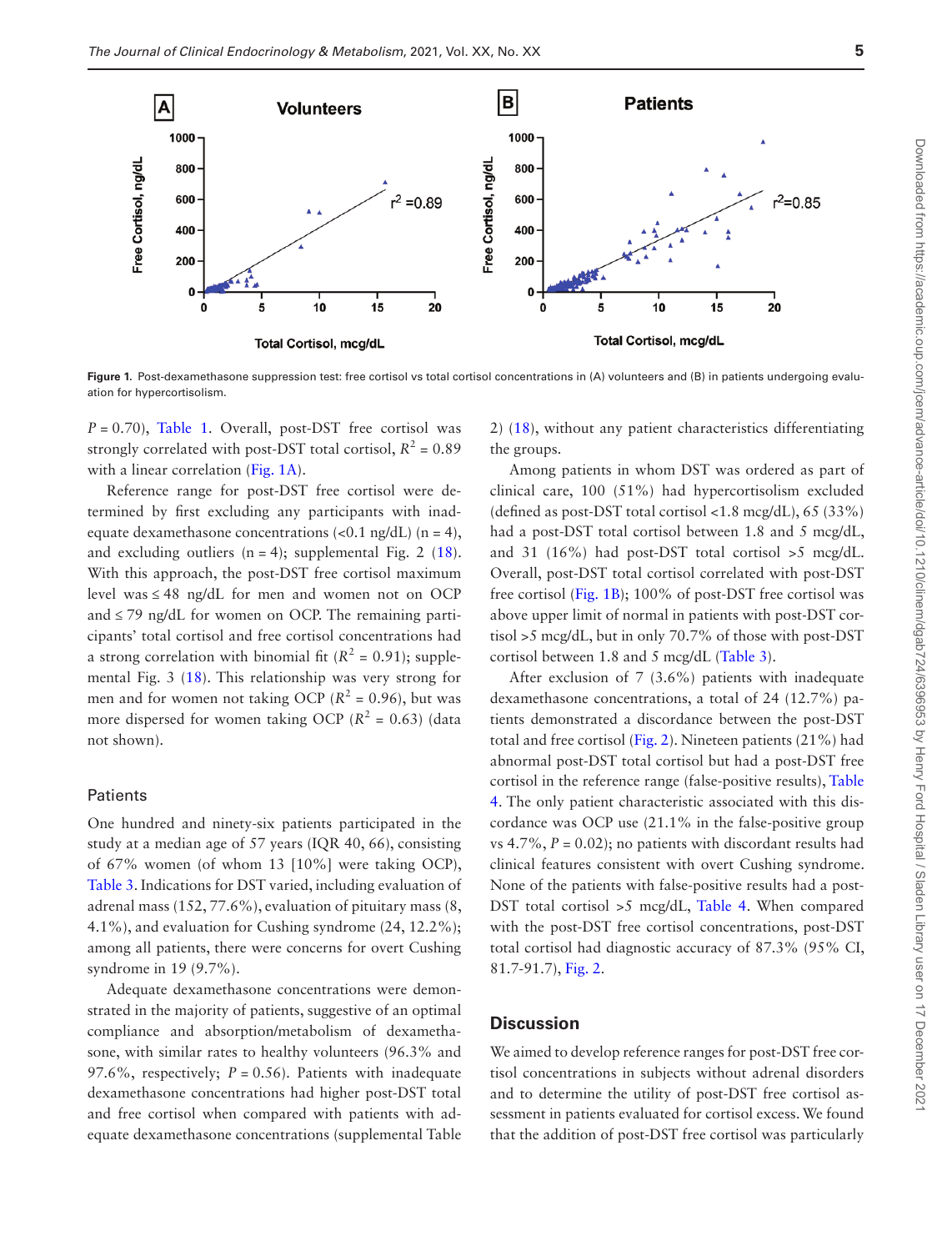<span id="page-7-0"></span>

|  |  |  |  |  | <b>Table 3.</b> Characteristics of participants and the results of dexamethasone suppression test |  |  |
|--|--|--|--|--|---------------------------------------------------------------------------------------------------|--|--|
|--|--|--|--|--|---------------------------------------------------------------------------------------------------|--|--|

|                                                                           | Volunteers   | Patients     |                                                 |                                             | Patients based on post-DST total cortisol concentrations |                                           |
|---------------------------------------------------------------------------|--------------|--------------|-------------------------------------------------|---------------------------------------------|----------------------------------------------------------|-------------------------------------------|
|                                                                           | $(n = 168)$  | $(n = 196)$  | Post-DST<br>$TC \leq 1.8$ mcg/dL<br>$(n = 100)$ | Post-DST<br>$TC > 1.8$ mcg/dL<br>$(n = 96)$ | Post-DST<br>TC $1.8 - 5$ mcg/dL<br>$(n = 65)$            | Post-DST<br>$TC > 5$ mcg/dL<br>$(n = 31)$ |
| Age, years,<br>median (IQR)                                               | 29.5(26, 40) | 57(40, 66)   | 56 (38.5, 63.8)                                 | 58 (42, 68)                                 | 61(52, 71)                                               | 44 (30, 60)                               |
| Women, n (%)                                                              | 113(67.3)    | 132(67.3)    | 60(60)                                          | 72(74.2)                                    | 46 (69.7)                                                | 26(83.9)                                  |
| BMI, $kg/m2$ ,                                                            | 25.4         | 31.0         | 31.5                                            | 30.9                                        | 30.4                                                     | 30.9                                      |
| median (IQR)                                                              | (22.8, 29.2) | (27.1, 37.5) | (28.1, 37.4)                                    | (25.5, 37.5)                                | (25.1, 37.9)                                             | (26.5, 36.6)                              |
| Oral estradiol use, <sup><i>a</i></sup> n (%)                             | 47(28.0)     | 13(6.6)      | 5(5.1)                                          | 8(8.2)                                      | 4(6.1)                                                   | 4(12.9)                                   |
| Estradiol dose, mcg, median (IQR)                                         | 30           | 30           | 30                                              | 25                                          | 32.5                                                     | 20                                        |
|                                                                           | (20, 35)     | (20, 35)     | (20, 32.5)                                      | (20, 35)                                    | (22.5, 35)                                               | (20, 31.3)                                |
| Dexamethasone concentration, b,c mcg/dL,                                  | 0.34         | 0.46         | 0.45                                            | 0.47                                        | 0.49                                                     | 0.45                                      |
| median (IQR)                                                              | (0.25, 0.44) | (0.32, 0.62) | (0.33, 0.58)                                    | (0.32, 0.73)                                | (0.33, 0.84)                                             | (0.21, 0.63)                              |
| Dexamethasone concentration <sup>b,c</sup> $\geq$ 0.1 mcg/<br>dL, $n$ (%) | 162(97.6)    | 182 (96.3)   | 100(100)                                        | 83 (92.2)                                   | 62(95.4)                                                 | 23(87.1)                                  |
| Total serum cortisol, $^{b,c}$ mcg/dL, median                             | 0.8          | 1.8          | 1.2                                             | 3.4                                         | 2.7                                                      | 11                                        |
| (IQR)                                                                     | (0.6, 1.3)   | (1.2, 3.4)   | (0.8, 1.5)                                      | (2.3, 8.5)                                  | (2.1, 3.5)                                               | (8.7, 15)                                 |
| Free serum cortisol, $^{b,d}$ ng/dL, median (IQR)                         | 24           | 44           | 20                                              | 92                                          | 60                                                       | 369                                       |
|                                                                           | (19.3, 32.0) | (20, 90)     | (20, 38.4)                                      | (55.2, 240.5)                               | (46, 92.6)                                               | (259, 449)                                |
| Free serum cortisol above reference<br>range, $^{b,d}$ n (%)              | 4(4.2)       | 82(41.8)     | 5(5)                                            | 77(79.4)                                    | 46 (70.7)                                                | 31 (100)                                  |
| Discordant free to total cortisol, n (%)                                  | 11(6.7)      | 24(12.2)     | 5(5)                                            | 19(19.6)                                    | 19(29.2)                                                 | 0(0)                                      |
| Clinical evidence of overt Cushing syn-<br>drome, $n$ $(\%)$              | 0(0)         | 19(9.7)      | 0(0)                                            | 19(19.6)                                    | 5(7.7)                                                   | 14(45.2)                                  |

Abbreviations: BMI, body mass index; DST, dexamethasone suppression test; IQR, interquartile range; OCP, oral contraceptive pill; TC, total cortisol. *a* OCP use group included all women who received estrogen-containing oral contraceptive. Women who were on progestin only contraceptive therapy (n = 2) were

<span id="page-7-1"></span>considered in the non-OCP group.

<span id="page-7-2"></span>*b* Dexamethasone concentration, total serum cortisol, and free serum cortisol were collected after 1 mg oral dexamethasone suppression.

<span id="page-7-3"></span>*c* Data unavailable for dexamethasone concentration in 2 volunteers and total serum cortisol in 3 volunteers.

<span id="page-7-4"></span>*d* Reference range free cortisol for men and women not on OCP was ≤ 48 ng/dL and ≤ 79 ng/dL for women on OCP.

useful when total cortisol was between 1.8 and 5 mcg/dL, which allowed reclassification of 30% of patients with abnormal post-DST total cortisol as false positive. Post-DST free cortisol also allowed for enhanced interpretation of dexamethasone suppression testing in women taking OCP. We found that when compared with free cortisol, the diagnostic accuracy of post-DST total cortisol was 87%.

We observed adequate dexamethasone concentrations in 97.6% of volunteers and 96.3% of patients, suggesting that compliance was high and abnormal metabolism/absorption of dexamethasone was infrequent. Dexamethasone assays vary, with cutoffs suggestive of optimal concentrations ranging between 0.10 and 0.18 mcg/dL in other studies ([8](#page-11-7)[-10](#page-11-8), [19,](#page-11-13) [20](#page-11-14)). Interestingly, other studies attributed 6% to 20% of false-positive post-DST total cortisol results to inadequate dexamethasone concentrations ([Table 5](#page-9-0)), a much higher rate than what we observed. These differences may be due to retrospective nature of most other studies, differences in provided patient instruction on administration of dexamethasone, lack of optimal referent standard/control, and

a smaller sample size with possible selection bias. Our findings suggest that routine measurement of dexamethasone concentrations may not be needed and should be reserved only when noncompliance or abnormal dexamethasone absorption or metabolism is suspected.

We have observed that post-DST total cortisol was normal in 75% of women treated with OCPs. Although the Endocrine Society guidelines recommend cessation of oral estrogens for 6 weeks before DST [\(2](#page-11-2)), our findings indicate that it is reasonable to consider completing DST in patients taking OCP, and considering an alternative option only in those with abnormal results. This approach would likely be less burdensome for patients and may reduce the risk of unwanted pregnancy or other symptoms for which OCPs were prescribed.

We found that both post-DST total and free cortisol concentrations are higher in women taking OCPs, though this difference is smaller for the free cortisol. This finding can be explained by the observation that approximately 80% and 90% of total cortisol transported by cortisol binding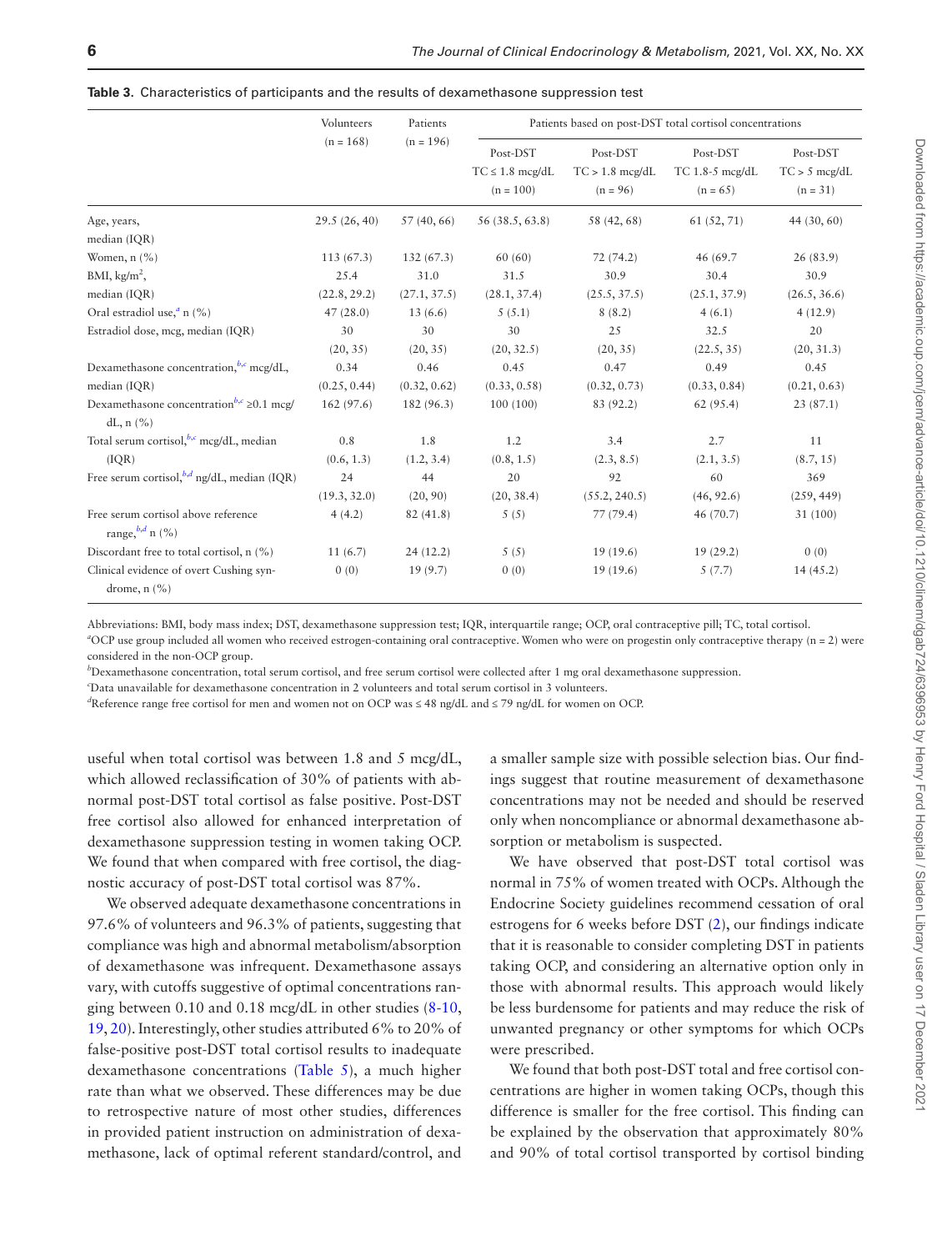

<span id="page-8-0"></span>**Figure 2.** Diagnostic accuracy of post-DST free cortisol concentrations. True-positive result was defined as a case with increased post-DST free cortisol and total cortisol. True-negative result was defined as absence of normal post-DST free cortisol and total cortisol. False-positive result was defined as abnormal post-DST total cortisol, but normal post-DST free cortisol. False-negative result was defined as normal post-DST total cortisol, but abnormal post-DST free cortisol. Abbreviations: DST: dexamethasone suppression test; OCP: oral contraceptive pill.

|                                                                |                  | All patients <sup>a</sup><br>$(n = 189)$ | False positive<br>$results^b$<br>$(n = 19)$ | Concordant results <sup>c</sup><br>$(n = 165)$ | $P$ value |
|----------------------------------------------------------------|------------------|------------------------------------------|---------------------------------------------|------------------------------------------------|-----------|
| Age, y,                                                        |                  | 57 (40, 66)                              | 57(35, 64)                                  | 56 (39.5, 66.5)                                | 0.99      |
| median (IQR)                                                   |                  |                                          |                                             |                                                |           |
| Women,                                                         |                  | 126(66.7)                                | 13(68.4)                                    | 111(67.3)                                      | 0.92      |
| number $(\% )$                                                 |                  |                                          |                                             |                                                |           |
| BMI, $\text{kg/m}^2$ ,                                         |                  | 31.0(27.3, 37.5)                         | 31.4(25.5, 37.7)                            | 31.0 (27.4, 37.5)                              | 0.66      |
| median (IQR)                                                   |                  |                                          |                                             |                                                |           |
| Oral estradiol use, $d$                                        |                  | 12(6.3)                                  | 4(21.1)                                     | 8(4.9)                                         | 0.02      |
| number $(\% )$                                                 |                  |                                          |                                             |                                                |           |
| Dexamethasone concentration, <sup>e</sup> mcg/dL,              |                  | 0.47(0.34, 0.63)                         | 0.49(0.41, 0.59)                            | 0.46(0.33, 0.63)                               | 0.32      |
| median (IQR)                                                   |                  |                                          |                                             |                                                |           |
| Total serum cortisol, mcg/dL,                                  |                  | 1.7(1.2, 3.4)                            | 2.2(2.0, 2.4)                               | 1.6(1.1, 3.5)                                  | 0.27      |
| median (IQR)                                                   |                  |                                          |                                             |                                                |           |
| Total serum cortisol, <sup>c,d</sup>                           | $1.8 - 5$ mcg/dL | 62(32.8)                                 | 19 (100)                                    | 43(26.1)                                       | < 0.0001  |
| number $(\% )$                                                 | $> 5$ mcg/dL     | 27(14.3)                                 | 0(0)                                        | 27(16.4)                                       | < 0.0001  |
| Free serum cortisol, $\epsilon$ ng/dL,                         |                  | 43 (20, 79.5)                            | 42(39, 45.8)                                | 43 (20, 92.3)                                  | 0.09      |
| median (IQR)                                                   |                  |                                          |                                             |                                                |           |
| Clinical evidence of overt Cushing syndrome,<br>number $(\% )$ |                  | 19(10.0)                                 | 0(0)                                        | 19(11.2)                                       | 0.0001    |

<span id="page-8-1"></span>**Table 4.** Characteristics of patients with adequate dexamethasone concentrations and false positive post-DST total cortisol

<span id="page-8-2"></span>Abbreviations: BMI, body mass index; DST, dexamethasone suppression test; EE, ethinyl estradiol; IQR, interquartile range; OCP, oral contraceptive pill.  $a$ Included only patients with dexamethasone concentration  $\geq 0.1$  mcg/dL (n = 7 excluded).

<span id="page-8-3"></span>*b* False-positive results were defined as those with abnormal post-DST total cortisol suggesting hypercortisolism, but normal post-DST free cortisol.

<span id="page-8-4"></span>*c* Concordant results were defined as those where presence or absence of hypercortisolism with DST was concordant whether interpreted with total cortisol or with free cortisol.

<span id="page-8-5"></span>*d* OCP use group included all women who received estrogen-containing oral contraceptive. Women who were on progestin only contraceptive therapy (n = 2) were considered in the non-OCP group.

<span id="page-8-6"></span>*e* Dexamethasone concentration, total serum cortisol, and free serum cortisol were collected after 1 mg oral dexamethasone suppression.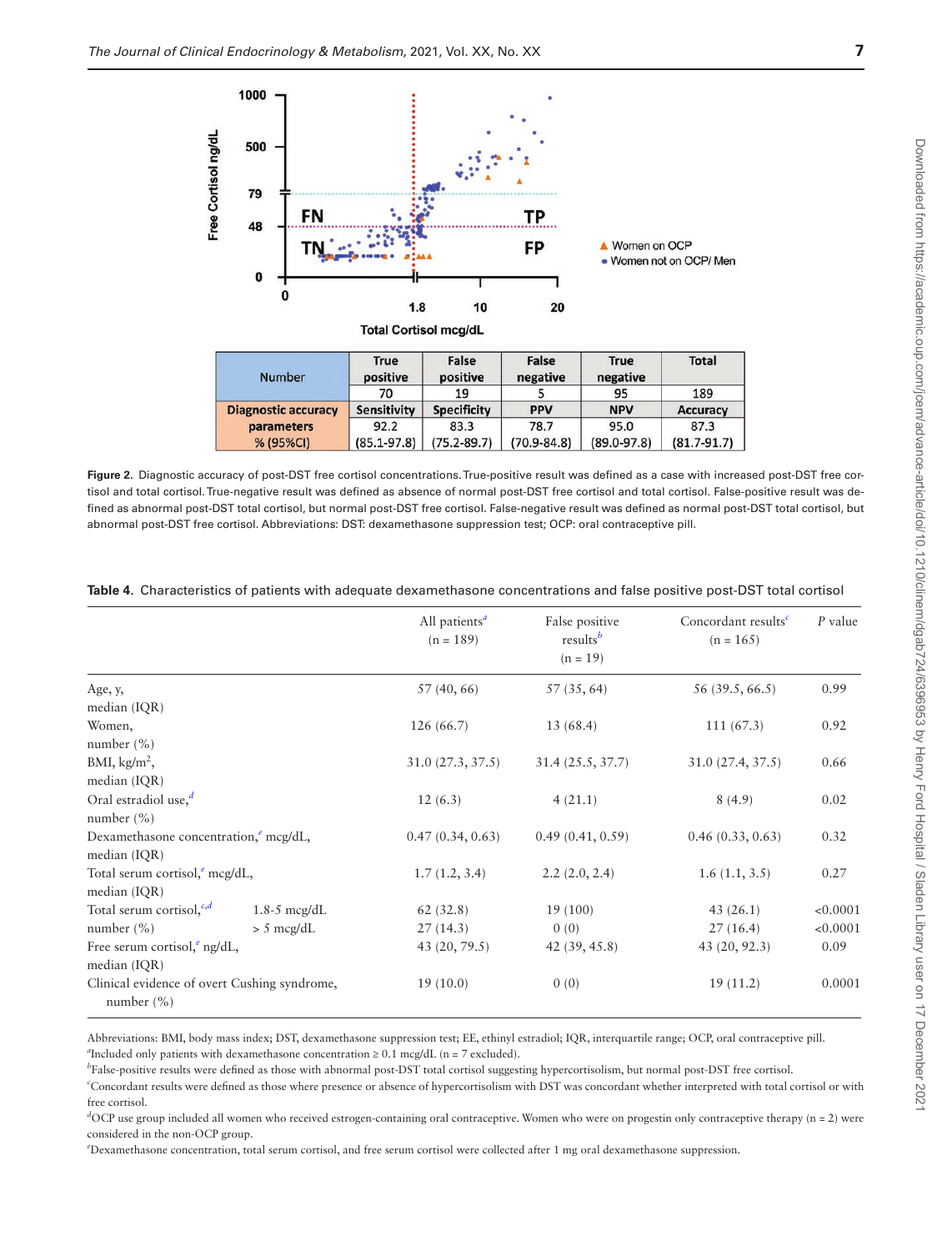|                              |                              | Table 5. Summary of studies assessing adequate dexamethasone concentration for dexamethasone suppression test                            |                                      |                                                                                                                                            |
|------------------------------|------------------------------|------------------------------------------------------------------------------------------------------------------------------------------|--------------------------------------|--------------------------------------------------------------------------------------------------------------------------------------------|
| Clinical study               | Study type                   | Participants                                                                                                                             | cutoff used, mcg/dL<br>Dexamethasone | Interpretation                                                                                                                             |
| Ueland et al (2017) (8)      | Prospective                  | 201 patients, consecutively enrolled (7% OCP use)<br>101 healthy volunteers (2% OCP use)                                                 | 0.13                                 | 20% false-positive rate attributed to inadequate dexametha-<br>sone concentration                                                          |
| DeGraaf et al (2019) (19)    | Retrospective                | 1901 samples consecutively examined, unknown clinical<br>scenario                                                                        | 0.16                                 | 10% absolute reduction in "positive" DSTs when lower limit<br>of dexamethasone concentration was raised from 2.5th                         |
| Ceccato et al $(2020)$ $(9)$ | Prospective<br>Retrospective | 75 patients, consecutively enrolled<br>125 patients                                                                                      | 0.18                                 | Up to 40% of patients with post-DST cortisol $>$ 5 mcg/dL<br>6% had inadequate dexamethasone concentration<br>percentile to 5th percentile |
| Roper et al (2021) (10)      | Retrospective                | 63 patients with 70 samples                                                                                                              | 0.14, 0.18                           | 14% false-positive rate attributed to inadequate dexametha-<br>had inadequate dexamethasone concentrations<br>sone concentration           |
| Vogg et al (2021) (20)       | Retrospective                | renal incidentalomas and possible glucocorticoid au-<br>400 patients, 100 overt CS, 200 excluded CS, 100 ad-<br>tonomy $(4.5\%$ OCP use) | 0.10                                 | 7% had inadequate dexamethasone concentration < 2.5th,<br>and only 4% had undetectable levels (suggesting non-<br>compliance)              |
| Current study (Genere et al) | Prospective                  | 196 patients, consecutively enrolled (7% OCP use)<br>168 healthy volunteers (28% OCP use)                                                | 0.10                                 | 3% false-positive rate attributed to inadequate dexametha-<br>sone concentration                                                           |
|                              |                              |                                                                                                                                          |                                      |                                                                                                                                            |

**8** *The Journal of Clinical Endocrinology & Metabolism*, 2021, Vol. XX, No. XX

globulin, whereas a minority is free cortisol (6%) ([21](#page-11-15), [22](#page-11-16)). The impact of oral estrogen on total cortisol concentrations is mediated through stimulation of the cortisol binding globulin; however, free cortisol is still affected proportionally, and to a smaller degree. These minimal increases in circulating free cortisol are likely not clinically significant given the absence of symptomatic hypercortisolism in women taking OCP.

When the post-DST free cortisol cutoffs derived from the volunteers without adrenal disorders were used in the interpretation of DST results in the clinical setting, the sensitivity of post-DST total cortisol was found to be 92%, specificity was 83%, positive predictive value was 79%, and negative predictive value was 95%, with an overall diagnostic accuracy of 87%. Notably, all false-positive results (abnormal post-DST total cortisol, normal post-DST free cortisol) occurred in patients with post-DST total cortisol between 1.8 and 5 mcg/dL, and results were concordant when cortisol was >5 mcg/dL. Therefore, free cortisol testing is likely unnecessary with post-DST total cortisol >5 mcg/dL. After excluding patients with inadequate dexamethasone concentrations, the only factor that we found to be associated with false-positive results was OCP use. We have not found any association between age, sex, or BMI and false-positive results. No other studies reported on the combined interpretation of the serum post-DST free and total cortisol concentrations.

The strengths of our study included a cross-sectional design with a prospective consecutive enrollment, standardized instructions and conduct of DST, a relatively large sample size, and inclusion of women treated with OCP (something that has not been previously addressed). The limitations of this study include a single institution design at a referral center that led to inclusion of a higher proportion of patients with hypercortisolism (than what would be observed in primary care setting). Volunteers were not assessed with a full battery of testing for hypercortisolism, and it is possible that a small minority of volunteers may have had an adrenal disorder that was missed by the interview or clinical examination. Our volunteer cohort was also younger than patient cohort, and future investigations may be helpful to understand the applicability of the reference range to an older population. Future studies should include a prospective multicenter design, inclusion of a higher number of volunteers, and cross-validation of assays used in different laboratories. In addition, although we established the free cortisol cutoffs based on a cohort of volunteers without adrenal disorders, the accuracy of these cutoffs, as well as clinical significance of any discordance between free cortisol and total cortisol, should be further investigated.

Abbreviations: CS, Cushing syndrome; DST, dexamethasone suppression test; OCP, oral contraceptive pill.

<span id="page-9-0"></span>Abbreviations: CS, Cushing syndrome; DST, dexamethasone suppression test; OCP, oral contraceptive pill.

 $\overline{1}$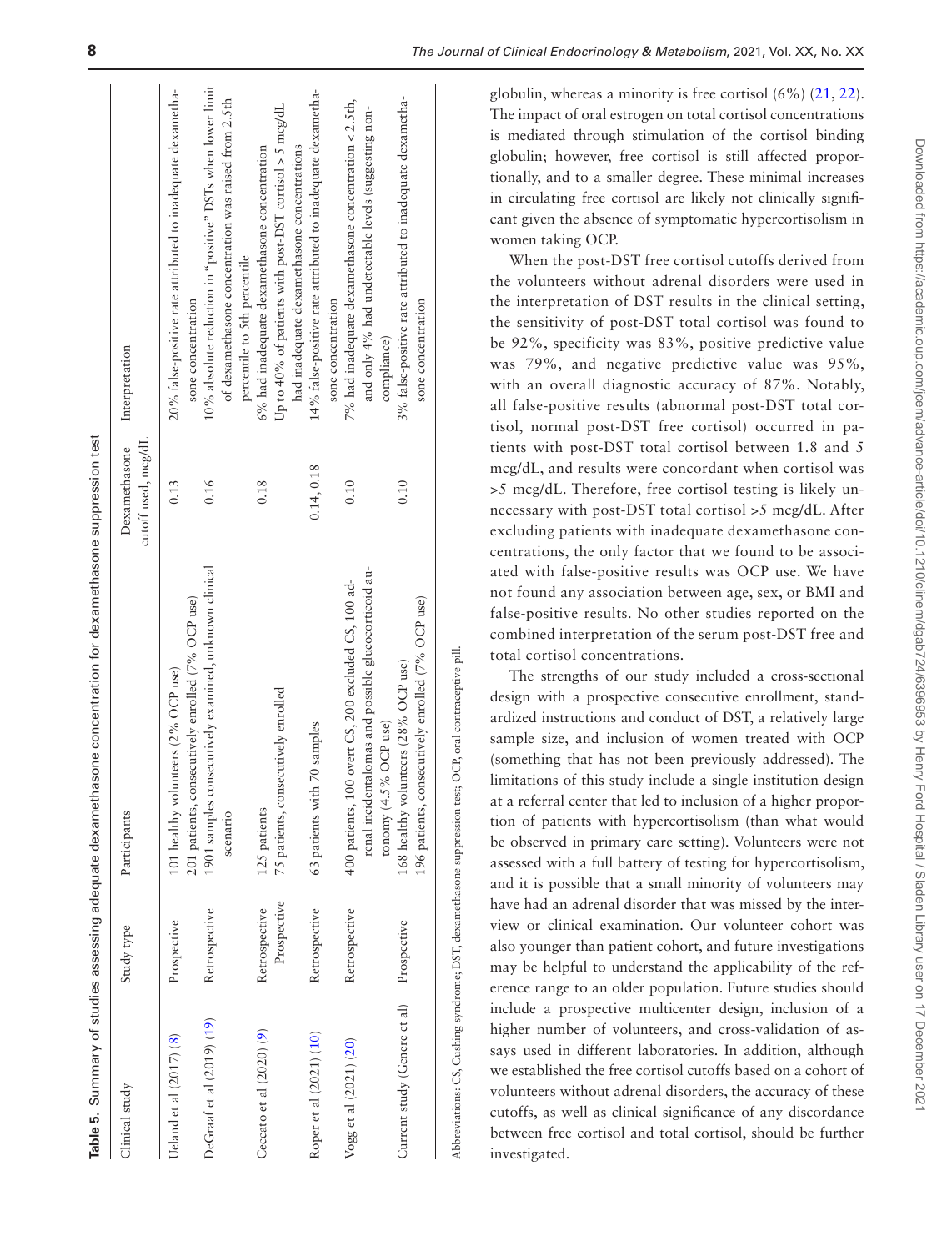



<span id="page-10-0"></span>**Figure 3.** Suggested algorithm for the 1 mg overnight dexamethasone suppression test.

## **Clinical Implications**

Based on the results of this study, we suggest a sequential approach to DST in clinical practice [\(Fig. 3](#page-10-0)). After providing optimal instructions, we propose that DST is performed in patients suspected to have cortisol excess regardless of special circumstances, such as OCP use. If post-DST total cortisol is >1.8 mcg/dL, we suggest measurements of dexamethasone concentrations on the stored serum. In patients with abnormal DST and adequate dexamethasone concentrations, we suggest proceeding with the free cortisol measurements only in the group of patients

with post-DST total cortisol between 1.8 and 5 mcg/dL (because no false-positive results were found when post-DST total cortisol was >5 mcg/dL); [Fig. 3](#page-10-0). In conclusion, we found that post-DST free cortisol evaluation is particularly useful in patients with adequate dexamethasone concentrations and mildly abnormal post-DST total cortisol between 1.8 and 5 mcg/dL.

### **Acknowledgments**

The authors are grateful to our patients and volunteers for their participation and acknowledge the Mayo Clinic Laboratories